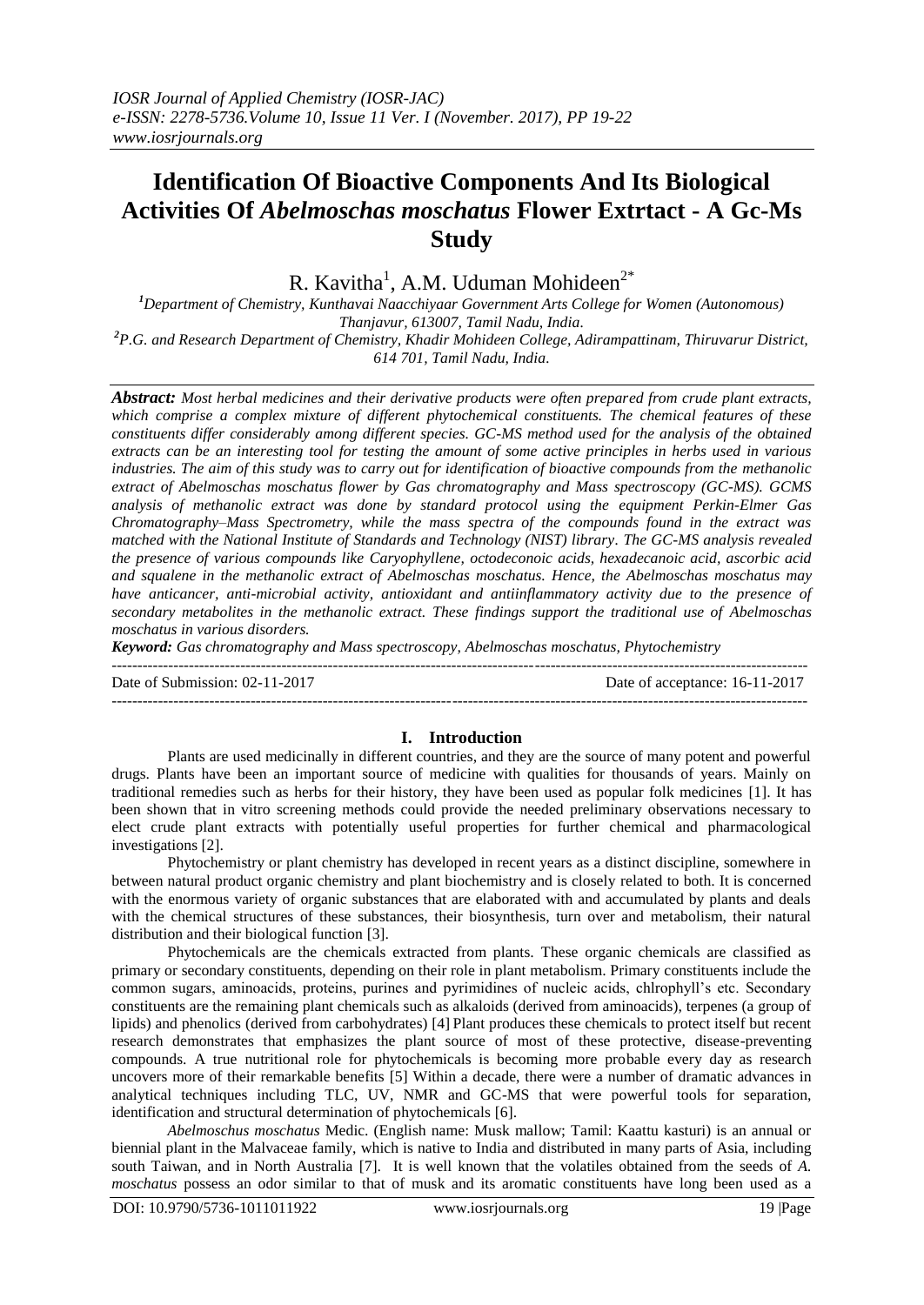perfume and cosmetic ingredient [8]. This aromatic and medicinal plant has been classified as an 'Herb of Unidentified Safety' by the Food and Drug Administration. Actually, this perennial plant has been applied in Chinese traditional medicine for the treatment of depression and anxiety [9]. In addition to possessing antispasmodic activity in the digestive system, *A. moschatus* is also applied externally to treat cramp, poor circulation and aching joints [9]. Furthermore, a decoction or infusion of *A. moschatus* has been reported to exhibit hypotensive properties [9].It has also been indicated that aqueous extracts of *A. moschatus* appear to exert a slight antibacterial effect, but not to a clinically relevant degree [9].The aim of this paper is to determine the organic compounds present in the *Abelmoschas moschatus* flower extract with the aid of GC-MS Technique, which may provide an insight in its use in tradition medicine.

# **II. Materials And Methods**

### *2.1 Plant materials*

The flowers of *Abelmoschas moschatus* were collected from Thanjavur, Thanjavur District, Tamil Nadu, India from a single tree.

## *2.2 Preparation of extracts*

The *Abelmoschas moschatus* flowers were first washed well and dust was removed from the flower. Then the flowers were dried at room temperature and coarsely powdered. he powder was extracted with methanol for 24 hours. A semi solid extract was obtained after complete elimination of alcohol under reduced pressure. The extract was stored in desiccator until used.. The percentage yield was 4.50% (4g gives 300mg extract).

### *2.3 GC –MS analysis*

GC-MS analysis was carried out on a GC clarus 500 Perkin Elmer system comprising a AOC-20i autosampler and gas chromatograph interfaced to a mass spectrometer instrument employing the following conditions: column Elite-1 fused silica capillary column (30 x 0.25mm ID x 1μMdf, composed of 100% Dimethyl polydiloxane), operating in electron impact mode at 70eV; Helium gas (99.999%) was used as carrier gas at a constant flow of 1 ml /min and an injection volume of 0.5 μI was employed (split ratio of 10:1) injector temperature 250 ºC; ion-source temperature 280 ºC. The oven temperature was programmed from 110 ºC (isothermal for 2 min), with an increase of 10 ºC/min, to 200ºC, then 5ºC/min to 280ºC, ending with a 9min isothermal at 280ºC. Mass spectra were taken at 70eV; a scan interval of 0.5 seconds and fragments from 40 to 450 Da. Total GC running time is 36min. min. The relative percentage amount of each component was calculated by comparing its average peak area to the total areas. Software adopted to handle mass spectra and chromatograms was a TurboMass Ver 5.2.0

### **III. Results and Discussion**

Plants have an almost limitless ability to synthesize aromatic substances, most of which are phenols or their oxygen substituted derivatives. Most are secondary metabolites, of which at least 12,000 have been isolated, a number estimated to be less than 10% of the total. These substances serve as plant defense mechanisms against, insects and herbivores. Flavonoids exhibit several biological effects such as antiinflammatory, anti-fungal, anti-hepatotoxic and anti-ulcer actions [10].

### *3.1 Identification of components*

Interpretation on mass spectrum GC-MS was conducted using the database of National Institute Standard and Technology (NIST) having more than 62,000 patterns. The spectrum of the unknown component was compared with the spectrum of the known components stored in the NIST library. The name, molecular weight and structure of the components of the test materials were ascertained. The biological activities listed (Table. 2) are based on Dr.Duke's Phytochemical and Ethnobotanical Databases by Dr. Jim Duke of the Agricultural Research Service/USDA.

### *3.2 GC-MS Analysis*

Twenty compounds were identified in *Abelmoschas moschatus* flower by GC-MS analysis. The active principles with their retention time (RT), molecular formula, molecular weight (MW) and concentration (%) are presented in (Table. 1 and Fig. 1). The prevailing compounds were Tetradecane, Tridecanoic Acid, Hexadecanoic acid, 2-hydroxy-, methyl ester and 1-Octadecanol.

Among the identified phytochemicals hexadecanoic acid is suggested to be a fatty acid ester and it may employed as antioxidant, antimicrobial, flavor, hypocholesterolemic agent and larvicidal activities [11, 12]. Compounds like n-hexadecanoic acid, 12-octadecanoic acid, dodecanoic acid, tetradecanoic acid, 1, 2-benzene dicarboxylic acid, butyl octyl ester, hexadecanoic acid, ethyl ester and 9,12-octadecadienoic acid (Z,Z) were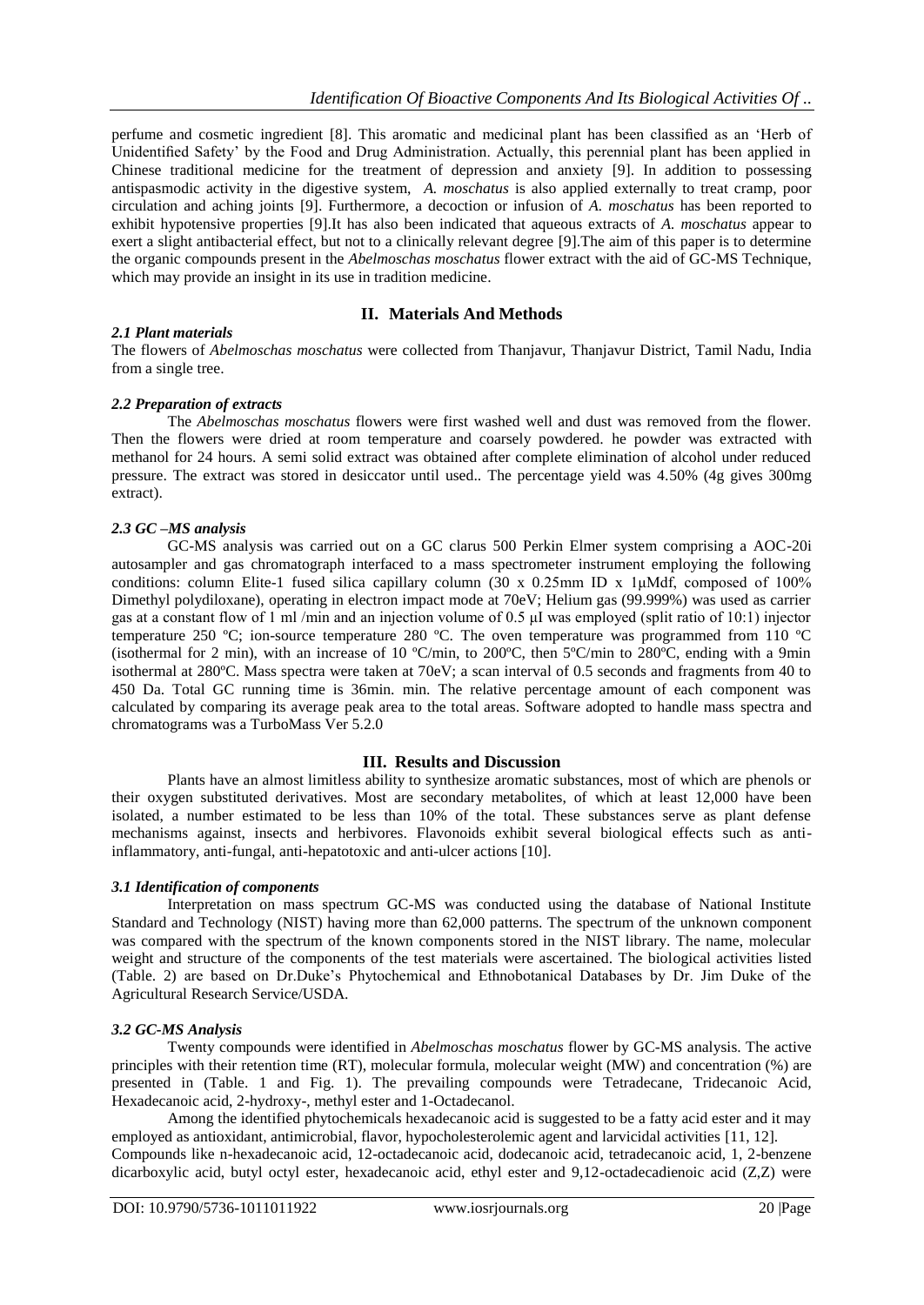identified in the ethanolic leaf extract of *Vitex altissima*, a Verbenaceae member [13]. Likewise, hexadecane, dodecanoic acid, nonadecane, eicosane, tetradecanoic acid, oleic acid, heptacosane, 9,12- octadecenoic acid, ethyl ester; n-hexadecanoic acid; 1,2-benzenedicarboxylic acid and 9-octadecenoic acid (Z)-ethyl ester were reported in *Clerodendrum inerme* and *C. phlomidis* leaves [14, 15].

Similar results were also observed in the leaves of *Gmelina asiatica* which showed Pregnane – 3,11, 12,14,20 – pentol, 3,12, 20, triacetate 11 (hydroxyacetate), (3a, 11a, 12a, 14a), Tridecanoic acid, methyl ester, 10-Octadecanoic acid, methyl ester, 16-Octadecanoic acid, methyl ester, 2,7- Diphenyl-1,6-dioxopyridazino (4,5:2,3) pyrrolo (4,5,-d) pyridazine, spiro (androstane-3,2- thiazolidine) were anthelminthic, Anti-Inflammatory and Anti-microbial activities and anti-cancerous activity of the leaf extract [16].

Similarly [17] identified twenty-two chemical compounds from the chloroform extract of *G. asiatica* aerial parts, of which six compounds were similar to that of the results obtained in the present study. The compounds were 1, 2 benzene dicarboxylic acid, diisooctyl ester, benzoic acid, 2- hydroxy, phenyl ester; nhexadecanic acid; octadecanol, 2-bromo; octadecanoic acid and nonadecane.

The investigation concluded that the stronger extraction capacity of methanol could have been produced number of active constituents responsible for many biological activities. So that those might be utilized for the development of traditional medicines and further investigation needs to elute novel active compounds from the medicinal plants which may be created a new way to treat many incurable diseases.

| Peak           | <b>R.Time</b> | Area%  | Height% | <b>Molecular</b><br>Formal | <b>Name Of The Compounds</b>                            |
|----------------|---------------|--------|---------|----------------------------|---------------------------------------------------------|
| 1              | 6.572         | 8.83   | 16.26   | $C_{14}H_{30}$             | Tetradecane                                             |
| $\overline{2}$ | 7.843         | 2.33   | 4.83    | $C_9H_{20}O_3$             | Propane, 1,1,3-triethoxy-                               |
| $\mathcal{L}$  |               |        |         |                            |                                                         |
|                | 9.817         | 8.44   | 16.41   | $C_{17}H_{36}$             | Heptadecane                                             |
| $\overline{4}$ | 12.775        | 6.10   | 8.98    | $C_{13}H_{28}$             | Tridecane                                               |
| 5              | 15.417        | 2.87   | 4.46    | $C_{12}H_{24}F_2$          | Dodecane, 1,1-Difluoro                                  |
| 6              | 19.667        | 3.75   | 2.00    | $C_{13}H_{26}O_2$          | Tridecanoic Acid                                        |
| $\overline{7}$ | 19.758        | 2.09   | 2.83    | $C_5H_{12}CIN_2O_2P$       | 2h-1,3,2-Oxazaphosphorin-2-Amine, N-(2-                 |
|                |               |        |         |                            | Chloroethyl)Tetrahydro-, 2-Oxide, (R)                   |
| 8              | 19.901        | 3.75   | 3.41    | $C_{17}H_{34}O_3$          | Hexadecanoic acid, 2-hydroxy-, methyl ester             |
| 9              | 20.869        | 4.96   | 4.77    | $C_{18}H_{38}O$            | 1-Octadecanol                                           |
| 10             | 22.882        | 2.48   | 1.14    | $C_{24}H_{31}NO_{5}Si$     | N-[2-(T-Butyldimethylsilyloxy)-2-(3,4-                  |
|                |               |        |         |                            | Dimethoxyphenyl)Ethyl]Phthalimide                       |
| 11             | 23.742        | 2.62   | 0.76    | $C_{18}H_{20}N_2O_2$       | 2(5h)-Furanone, 3,4-Dimethyl-5-[2-[(1-                  |
|                |               |        |         |                            | Phenylpropylidene)Hydrazono]Pr Opylidene]-              |
| 12             | 25.428        | 4.37   | 2.10    | $C_{11}H_{24}$             | Octane, 2,6,6-trimethyl-                                |
| 13             | 25.567        | 1.64   | 0.96    | $C_{16}H_{30}O_4Si_3$      | Benzoic Acid, 3,4-Bis(Trimethylsiloxy)-, Trimethylsilyl |
|                |               |        |         |                            | Ester                                                   |
| 14             | 26.698        | 2.49   | 1.49    | $C_{20}H_{26}OSi$          | 1,3-Diphenyl-1-Pentenyl Trimethylsilyl Ether            |
| 15             | 27.132        | 5.96   | 3.64    | $C_{14}H_{31}BO$           | Diethyl(Decyloxy)-Borane                                |
| 16             | 28.284        | 1.49   | 1.06    | $C_{16}H_{22}F_{12}OSi$    | Propyl-1-[(Tert-Butyldimethylsilyl)Oxy]Perfloroheptene  |
| 17             | 28.782        | 4.44   | 3.11    | $C_{16}H_{22}O_4$          | 1,2-Benzenedicarboxylic Acid, Dibutyl Ester             |
| 18             | 28.995        | 28.07  | 18.59   | $C_{21}H_{44}$             | Heptadecane, 2,6,10,15-tetramethyl-                     |
| 19             | 29.75         | 1.66   | 2.34    | $C_{18}H_{32}D_4O_2$       | 2-Pentadecyl-4,4,5,5-Tetradeutero-1,3-Dioxolane         |
| 20             | 30.045        | 1.66   | 0.85    | $C_{15}H_{22}O_2$          | 1,2-Naphthalenedicarboxaldehyde                         |
|                |               | 100.00 | 100.00  |                            |                                                         |

**Table. 1** Shows the components identified in methanolic extract of *Abelmoschas moschatus.* (GC MS study)

**Table. 2** Activity of phyto-components identified in the methanolic extracts of the *Abelmoschas moschatus* by

| GC-MS.             |               |                |                                                 |                                                                                                |  |  |  |  |
|--------------------|---------------|----------------|-------------------------------------------------|------------------------------------------------------------------------------------------------|--|--|--|--|
| <b>PEAK</b><br>NO. | <b>R.TIME</b> | <b>HEIGHT%</b> | <b>NAME OF THE</b><br><b>COMPOUNDS</b>          | <b>BIOLOGICAL ACTIVITY**</b>                                                                   |  |  |  |  |
|                    | 6.572         | 16.26          | Tetradecane                                     | Antimicrobial activity                                                                         |  |  |  |  |
|                    | 19.667        | 2.00           | Tridecanoic Acid                                | Anthelminthic, Anti-inflammatory and Anti-<br>microbial activities and anti-cancerous activity |  |  |  |  |
|                    | 19.901        | 3.41           | Hexadecanoic acid, 2-hydroxy-<br>, methyl ester | Antioxidant, hypocholesterolemic, Antiandrogenic,<br>hemolytic, Alpha reductase inhibitor      |  |  |  |  |
|                    | 20.869        | 4.77           | 1-Octadecanol                                   | Antimicrobial activity                                                                         |  |  |  |  |

\*\*Source: Dr.Duke's phytochemical and ethnobotanical databases [Online database].